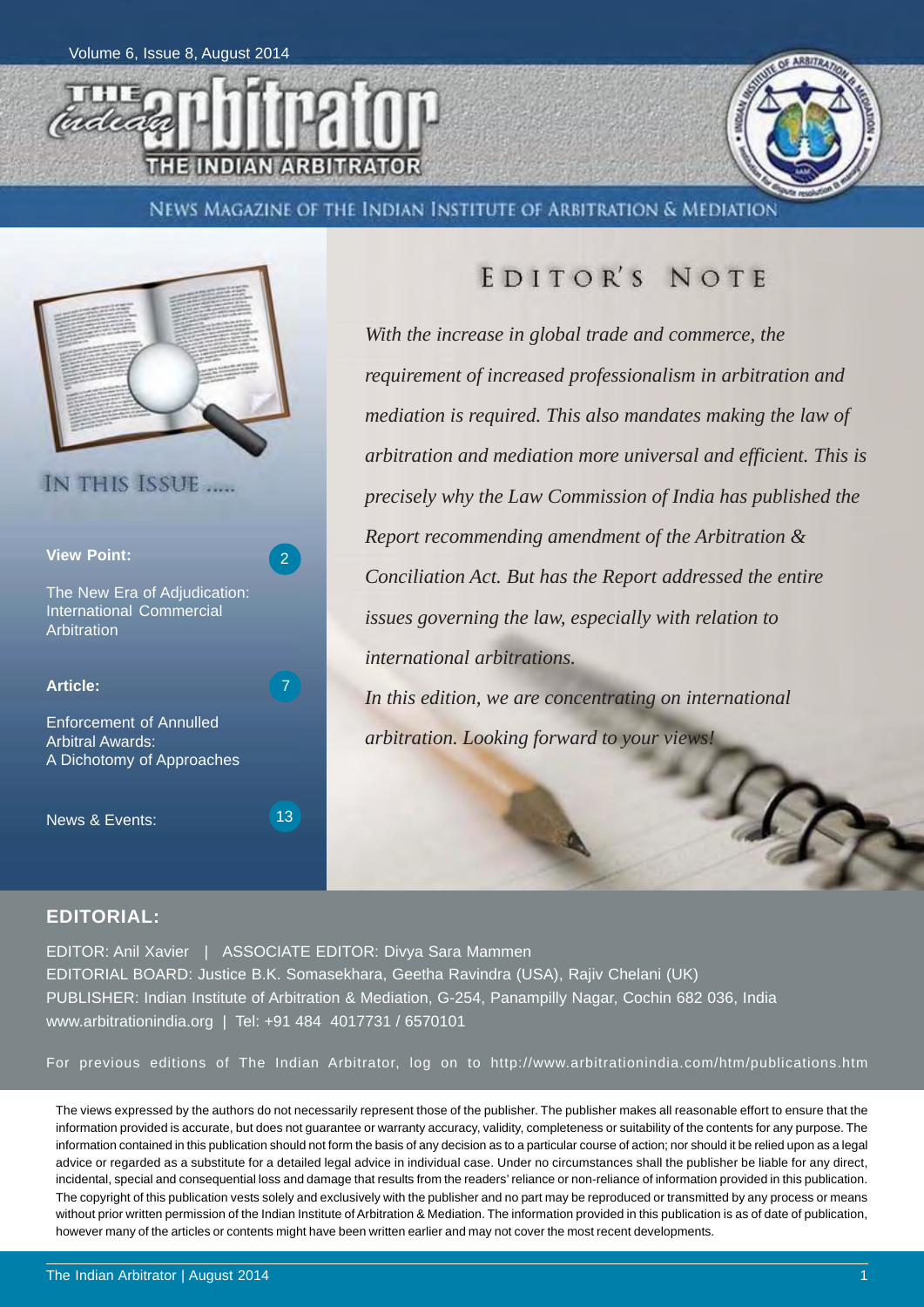VIEW POINT - The New Era of Adjudication: International Commercial Arbitration

## THE NEW ERA OF ADJUDICATION: INTERNATIONAL COMMERCIAL ARBITRATION HARSHIT MALIK



*The author present the proposition that Arbitration is not a forum of alternative dispute resolution, but forms the primary form of dispute resolution in cases of transborder commercial dispute. The article highlights the problems that occur in dispute resolution due to difference in legal cultures and traditions. It elaborates the difference between civil and commonlaw jurisdictions with a hypothetical case study and presents the argument in favour of arbitration and brings forth the inability of the judiciary to accommodate the diversity.*

AUTHOR: HARSHIT MALIK IS A 3RD YEAR LAW STUDENT OF JINDAL GLOBAL LAW SCHOOL, INDIA.

### **INTRODUCTION**

**T**rade is no longer an issue which is subject to domestic territories. Flip side of international trade is unavoidable international disputes. Dispute resolution has also seen substantial changes with the needs of time. International Commercial Arbitration especially has seen rising support over the past twenty years<sup>1</sup>.

Arbitration poses a severe challenge to the litigation system or so called primary dispute resolution systems. It exposes the irrational nature of the litigation system by offering a much more affordable, viable and successful system.<sup>2</sup> The adversarial litigation system acts like a leach draining resources in the name of justice, while arbitration breaks through the judicial hoax. Arbitration is similar to a trial process in formal sense; however, its flexibility in procedure and ethics of problem solving makes access to justice, free from procedural problems.3

In the domain of international disputes, there exists a vast difference between various legal systems. It is essentially impossible for the litigation process to accommodate such differences.<sup>4</sup> Given these gaps, arbitration is the virtual necessity in transborder commercial transactions for bridging the gaps between different national legal systems.<sup>5</sup>

<sup>&</sup>lt;sup>1</sup> Walter Mattli, Private Justice in a Global Economy: From Litigation to Arbitration, 55 Int'l Org. The Rational Design of Int'l Institutions (2001) 2 Thomas E. Carbonneau, *Arguments in Favour of the Triumph of Arbitration,* 10 Cardozo J. of Conflict Resol. (2009)

<sup>3</sup> *Id*.

<sup>4</sup> Strong, S.I., *Why is Harmonization of Common Law and Civil Law Procedures Possible in Arbitration but Not Litigation?* (May 17, 2013). Book Chapter in Cultura y Proceso (MónicaMaría Bustamante Rúa ed., 2013, Forthcoming) 5 See Carbonneau, *Supra* note 2.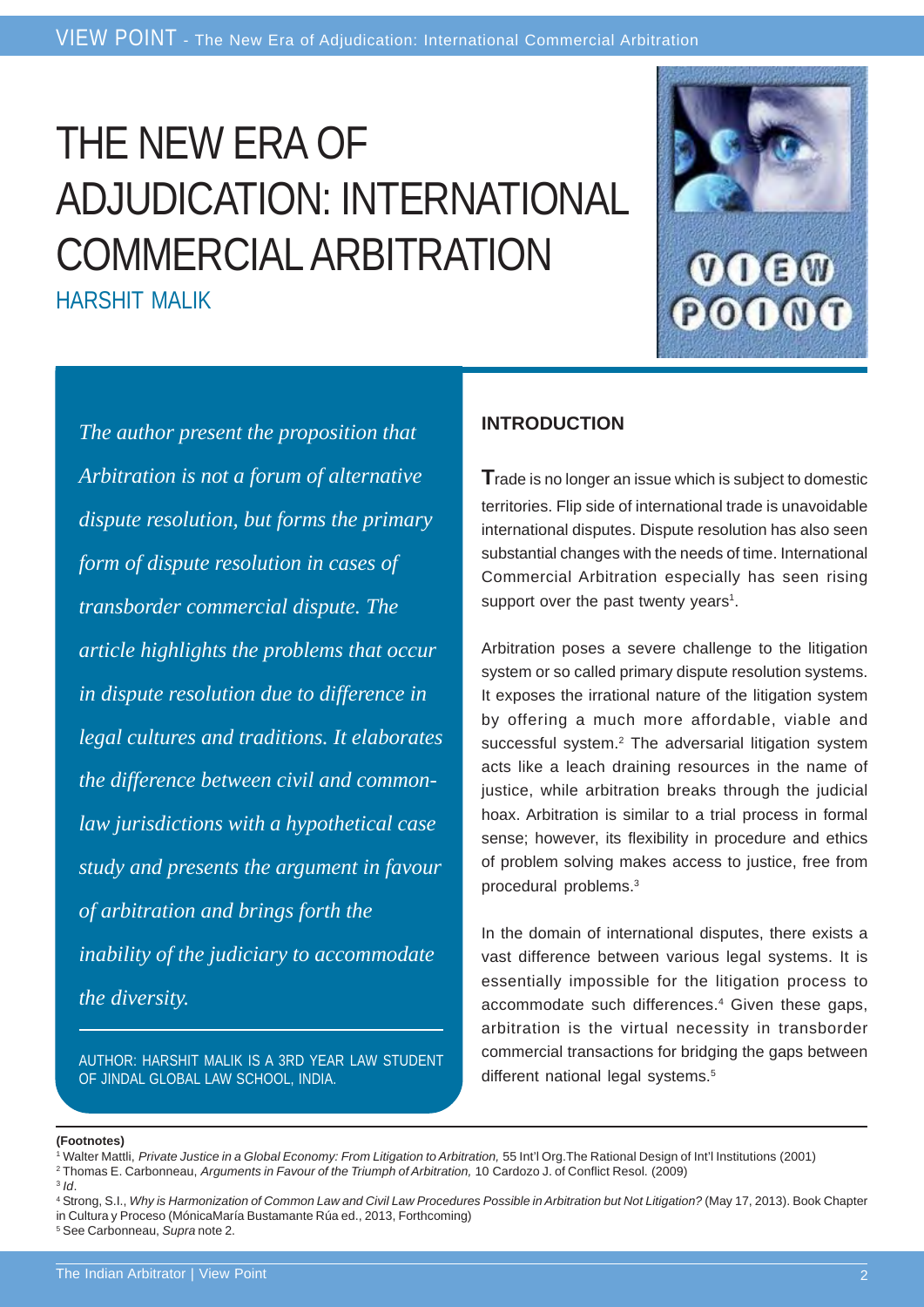## **LEGAL TRADITIONS AND CULTURES**

Legal cultures and legal traditions are distinguishable from each other.6 While legal culture can be reverted back to social, political and economic background of the culture of the place<sup>7</sup>, legal tradition is a narrow subset of legal culture. The impact of culture cannot be ignored when trying to understand a commercial dispute. Different cultures might approach a dispute in a completely different way. For eg, Japanese tradition of 'namawashi' believes in mutual support and the members are supposed to help their business partners not for expectation of future gain but merely for mutual support.<sup>8</sup> Whereas, the American approach would be more profit oriented and would view business in only profit/loss terms.

One of the popular recognized issues with dispute resolution is the distinction between common law and civil law.<sup>9</sup> Both the civil law and common law systems have completely different approaches of resolution of disputes. In international domain this distinction poses a major problem.

However, this recognized distinction couldn't be accurate to accommodate the diversity in legal cultures. The common law and civil law systems that exist in various societies are not same. The system is vastly affected by the legal cultures of the domestic bounds and has been nationalized.<sup>10</sup> Therefore, the legal system in a common law jurisdiction like India, for example, is very different from that of the United States.

Such diversity makes serving justice a particularly complex issue. Various complexities rise in the process of dispute resolution when cultures and traditions clash. An example of such clash of legal systems can be observed in the case study of Captain America v. Hydra.

#### **(Footnotes)**

- 6 Alan Watson, *Legal Change: Sources of Law and Legal Culture,* 131 U. PA. L. REV. 1121 (1982)
- 7 Leon E. Trakman, "*Legal Traditions" And International Commerical Arbitration,* 17 Am. Rev. Int'l Arb. 1 (2006)

8 See Trakman, *supra* note 7

<sup>9</sup> Marc J. Goldstein, *Crossing the Common law- Civil Law Divide in International Arbitration: A Primer for the Perplexed Practitioner, Hodgson Russ LLP* (2006)

10 Mathias Reimann, *Stepping out of the European Shadow: Why Comparative Law in the United States Must Develop its Own Agenda,* 40 AM. J. COMP. L. 637 (1998)



## **BECOME A MEMBER OF IIAM**

Empower yourself with the techniques of Alternative Dispute Resolution. Apart from being elected to the Governing Council, also become part of Expert Committees and Users Committees to give expert advice / opinions to the Governing Council on the improvement of ADR in India.

Your association will provide the necessary inspiration for the endeavours of IIAM.

Choose from the different category of memberships. For details. see: www.arbitrationindia.com/htm/membership.htm or mail to dir@arbitrationindia.com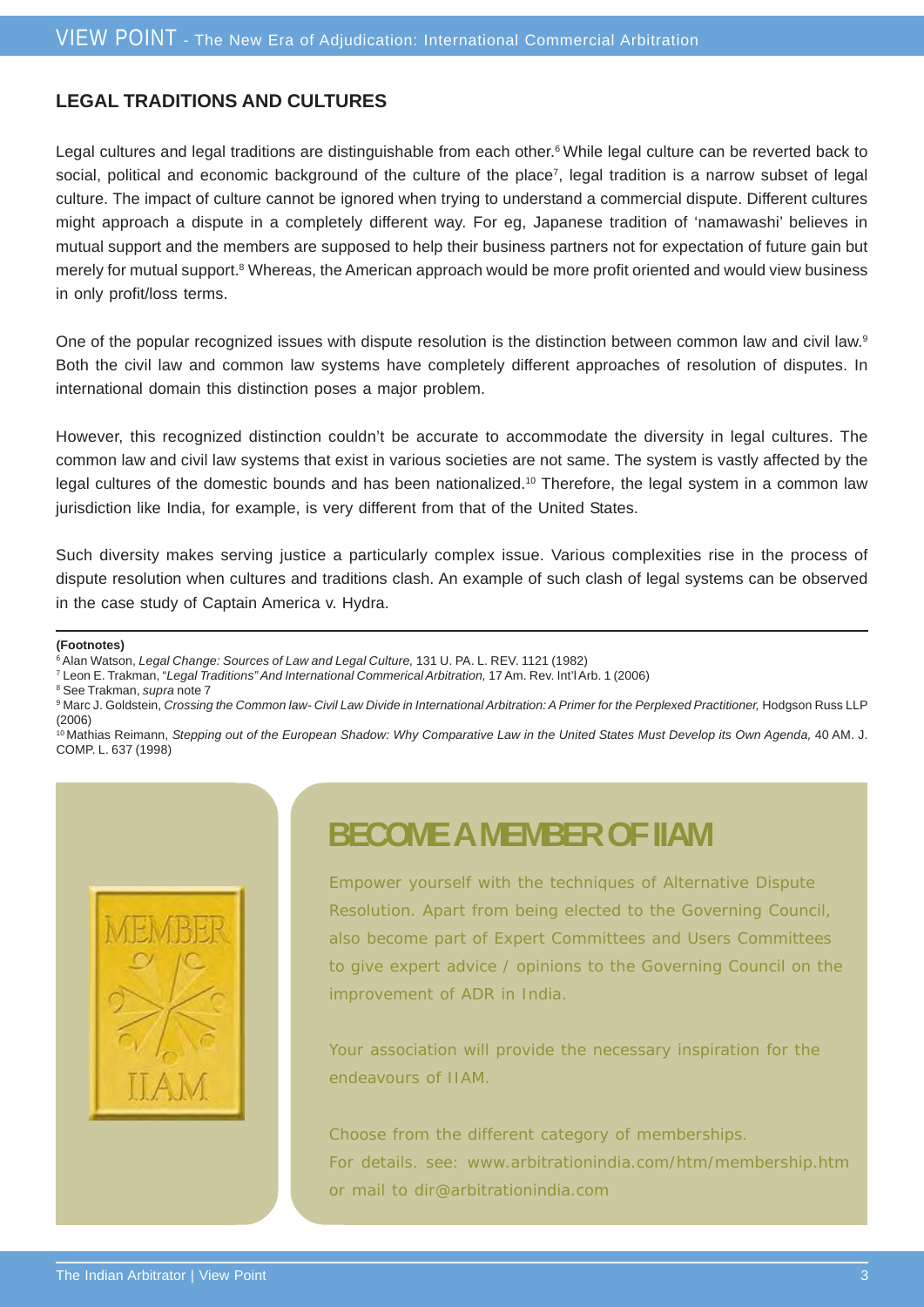### **CAPTAIN AMERICA VS. HYDRA**

The discussion revolves around a dispute between, Captain America (plaintiff), a party belonging to the United States and Hydra (the respondent), a party belonging to Germany. The merits to the dispute are irrelevant for our discussion; however, the matter has arisen out of a commercial transaction between these two private parties.

The dispute poses an additional problem since Captain America belongs to the common law system and Hydra belongs to Germany, which follows the civil law system. The approaches followed by both the parties differ on many contexts.

## **LEGAL PROCEEDINGS OF CASE**

Advocates of Captain America would begin the case with notice of claims with merely outlines of the facts while expecting the details to be produced in the course of discovery. During the proceedings, the advocates would highlight the key authorities relying on statutes, codes and judicial precedents.

In absolute contrast, advocates of Hydra would expect a fully developed case from the beginning including the full statement of facts and the documents relied upon. In the proceedings the lawyer would cite codes and commentaries on codes rather than case laws.<sup>11</sup>

#### **WITNESSES**

Advocates of Captain America and Hydra would also have a dispute over how the witnesses be treated in the forum. The civil law lawyer would be alien to the thought of cross examining the witness, which a common law lawyer would support.12 Further, the weightage given to the witness in a common law jurisdiction is much higher than that in a civil law system.<sup>13</sup> Hydra's advocate would probably be disturbed by the kind of weightage a common law judge might give to the witness. Further when expert witnesses are brought by parties in common law, they are appointed by the judges in civil law system.14

### **DOCUMENTS**

Hydra's lawyer would admit the document in the preliminary stage and would consider the documents by selfauthenticating and would not be comfortable with very liberal discovery of documents in latter stages of trial. Whereas, advocate of Captain America would be used to liberal discovery of documents and would vouch for documents to be authenticated by testimonies of witnesses.15

### **ARBITRATION OR LITIGATION?**

Given the kind of problems likely to arise, the choice for the two parties is fairly simple. Judiciary is bound by many restrictions. If the dispute were taken to any of the courts, they would be bound by the procedures of the system. It is hard for a common law judge to adapt or understand the procedure of civil law jurisdiction.

<sup>&</sup>lt;sup>11</sup> Siegfried H. Elsing& John M. Townsend, *Bridging the Common Law Civil Law Divide in Arbitration*, [18 no. 1] Arb. Int'l (2002)

<sup>12</sup> See Goldstein, *supra* note 9

<sup>13</sup> See Elsing& Townsend, *supra* note 11

<sup>14</sup>*Id.*  $15$  *Id.*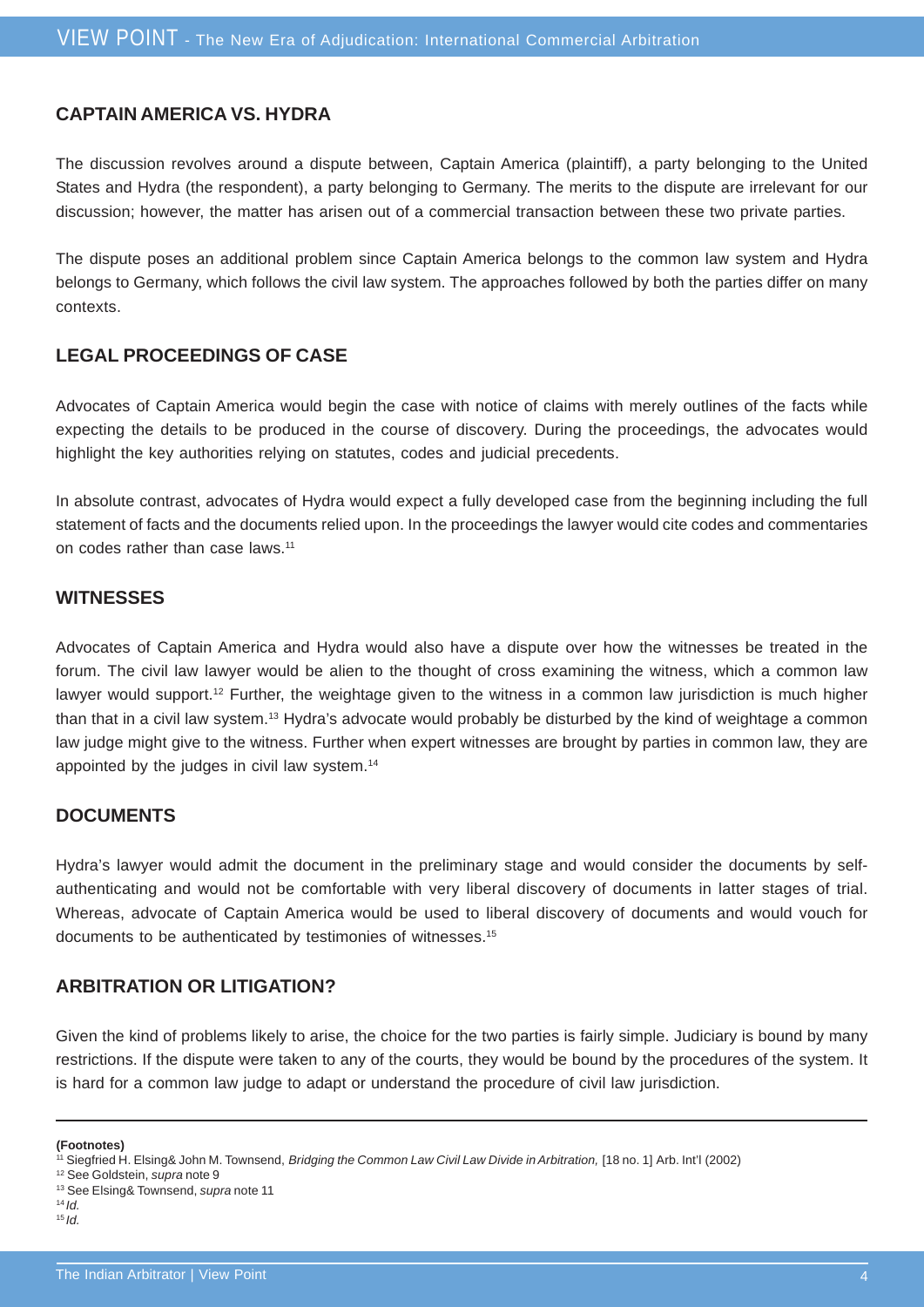On the other hand, one of the key features of arbitration is its flexible nature.16 In arbitration, a party may decide on the procedural aspects. While arbitration can be ad-hoc with parties having all the discretion to consent on procedure, they might also go under an existing institution with pre-existing rules that suit them.

In the present case for instance, the parties can agree to file a written statement in beginning, which might not include all detailed facts but will have to include details of the case. The arbitrator can listen to both the parties in the format they prefer and objectively decide on the issue. IBA (International Bar Association) Rules on evidence in international arbitration attempts to harmonize civil and common-law systems<sup>17</sup>.

Hence, it is not a difficult question that Captain America and Hydra would be better off if they refer the matter to arbitration rather than courts.

**(Footnotes)** 16 See Mattli, *supra* note 1 17 See Goldstein, *supra* note 9



## **LOVE & RESPECT**

John worked at a meat distribution factory. One day, when he finished with his work schedule, he went into the meat cold room (freezer) to inspect something but in a moment of bad luck, the door closed and he was locked inside with no help in sight. Although he screamed and knocked with all his might, his cries went unheard as no one could hear him. Most of the workers had already gone and outside the cold room it's impossible to hear what was going on inside.

Five hours later, whilst John was on the verge of death, the security guard of the factory eventually opened the door and saved him. John then asked the security guard why he came there as it wasn't part of his work routine.

He replied, "I've been working in this factory for 35 years. Hundreds of workers come in and out every day but you're one of the few who greets me in the morning and says goodbye to me every night when leaving after working hours. Many treat me as if I am invisible. Today also like every other day, you greeted me in the morning. But curiously after working hours today, I observed I've not heard your "Good bye see you tomorrow". I look forward to your greetings every day because to you, I am someone. By not hearing your farewell, I knew something had happened. Hence I decided to check around the factory and I found you!"

Be humble. Love and respect those around you because life is too short. Try to have an impact on people in ways we can't even imagine especially the people that cross our path daily.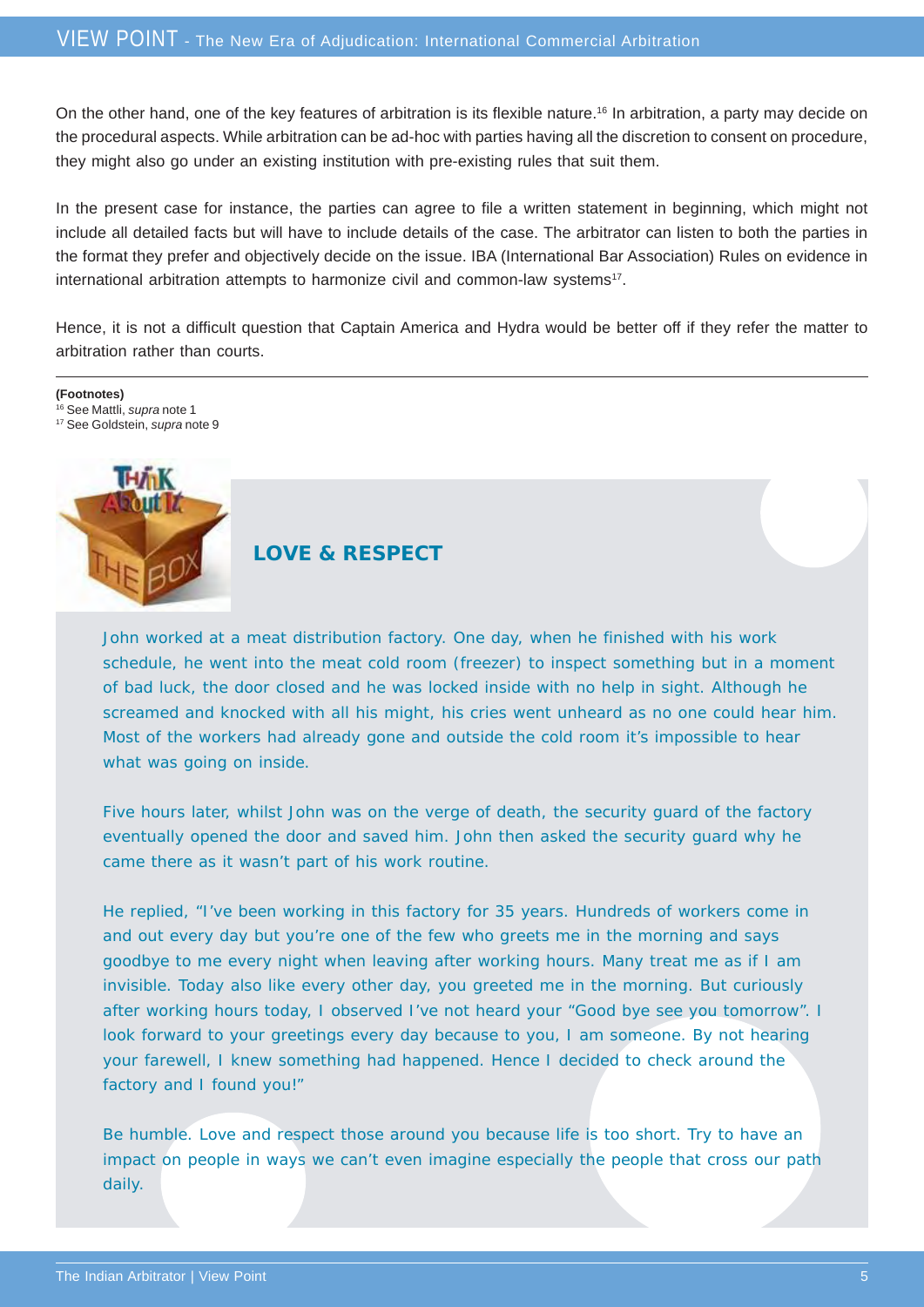### **ARBITRATION VS. ADVERSARIAL LITIGATION**

Problems with the adversarial system with accommodation of national legal systems are not unrecognized. However, despite of attempts to bring about procedural changes for incorporation of both civil law and common law systems, there has been no success in the development of litigation.18 This can be attributed to the basic nature of the adversarial system. In contrast to arbitration, litigation has a public nature i.e. it has the duty to enforce substantive law rather than personal dispute resolution. Further, the procedure of judicial system cannot be flexible as the interest of justice demands element of uniformity in the procedure.19

### **WHY ARBITRATION?**

The features of Arbitration make it much more viable for transborder commercial disputes. Arbitration is party sensitive.<sup>20</sup> Arbitration process is completely voluntary and parties choose the way they want to go about it. They may choose to resort to any international forum or ad-hoc rules. The parties have complete flexibility to decide on the legal tradition or amalgamations of legal traditions they wish to follow.21 When parties can choose their legal traditions, they do not need to worry about the proceedings that follow. For instance, if the party wishes to approach to a more common law approach it can choose the model of London Court of International Arbitration (LCIA), whereas it may follow ICC International Court of Arbitration, Paris rules if it wishes to be governed under civil law rules. Parties can also decide on the weightage of witnesses, nature of oral proceedings etc. The services provided by institutions would also depend on the needs of the parties resorting to arbitration.

However, the main feature of arbitration that makes it most suitable for dispute resolution is that keeps on growing. As and when disputes arise, the arbitration process keeps developing to find a better accumulation of various legal cultures and traditions. Arbitration is not restricted by territorial bounds or by public duty. In contrast to courts, Arbitration can provide a much more personalized solution to the disputes.

It is therefore worth noticing that out of the two forums available, it would be incorrect to call the litigation as the appropriate or primary forum, whereas arbitration is referred to as alternative dispute resolution.

### **CONCLUSION**

The cultural differences that exist in the international domain make the adversarial litigation system incompetent to deal with disputes. Along with difference in legal cultures, legal traditions differ too. The most popular distinction exists between the common law and the civil law system. Due to stark differences that exist between the common law and civil law system, dispute resolution on an international level requires a flexible forum, which can accommodate the principles of the system. Arbitration provides the most viable forum under which parties belonging to different legal cultures and traditions can raise their issues according to their convenience.

Thus it could be concluded that in certain matters, like transnational commercial disputes, Arbitration makes the primary form of dispute resolution, while litigation is merely an alternative forum. The rapid growth in support of arbitration may soon result in the superseding of litigation by arbitration.

<sup>18</sup> See Strong, *supra* note 4 <sup>19</sup>*Id.*

<sup>20</sup>*Id.*

<sup>21</sup>*Id.*; See also Mattli, *supra* note 1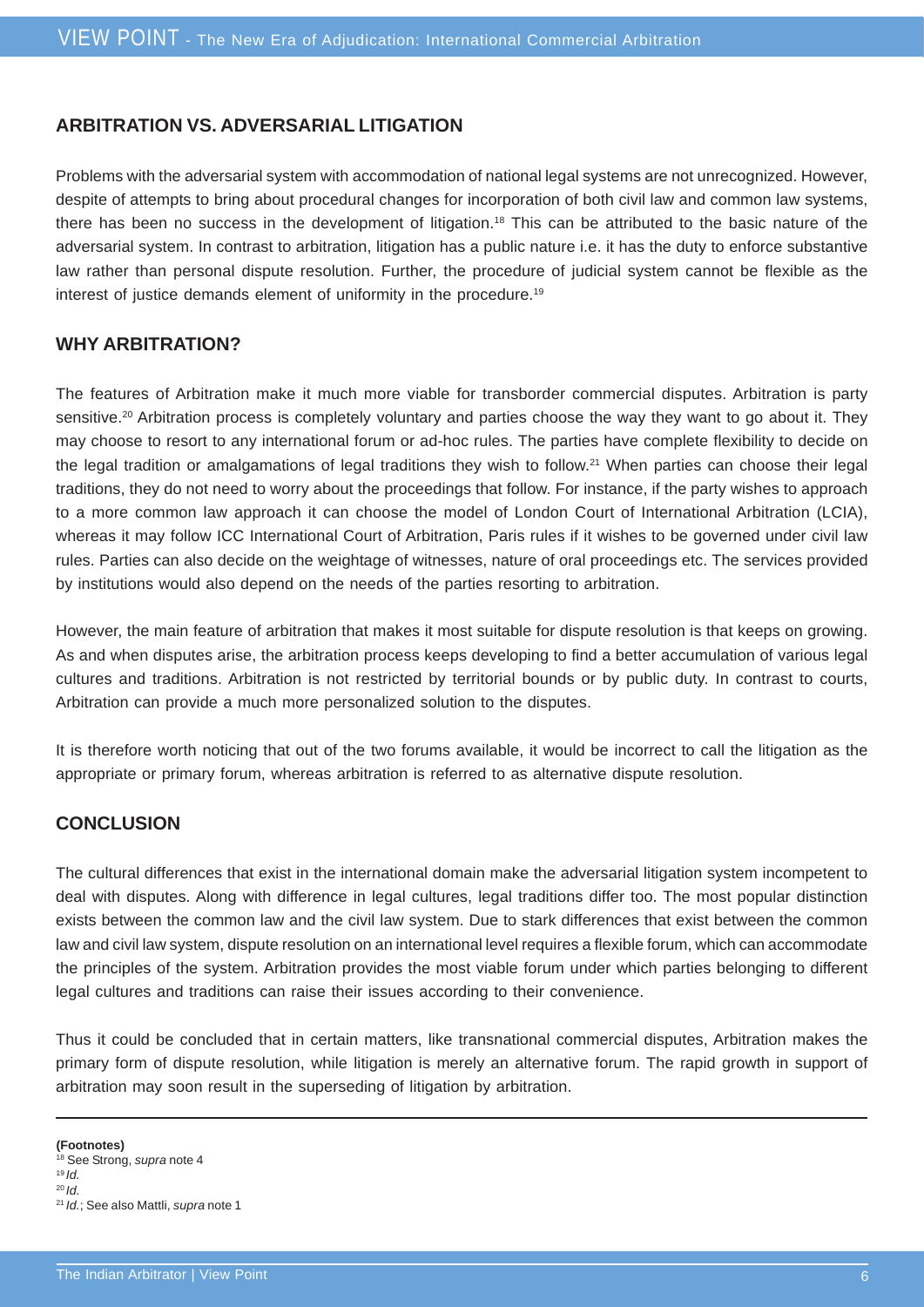# ENFORCEMENT OF ANNULLED ARBITRAL AWARDS: A DICHOTOMY OF APPROACHES

WASIQ ABASS DAR



*In international trade and commerce, parties belonging to different geographical jurisdictions with varied legal systems are involved. To avoid potential legal complications, international commercial arbitration is the favoured system of dispute resolution. One of the most important reasons for this is the universal enforcement of arbitral awards. There could also be circumstances where the award passed is flawed. The author analyses the norms or practices where an international arbitral award can be annulled and also looks at situations where an annulled award could also be enforced.*

AUTHOR: WASIQ ABASS DAR IS A 2ND YEAR LL.M STUDENT OF SOUTH ASIAN UNIVERSITY, NEW DELHI, INDIA

## **INTRODUCTION**

**A**s a matter of fact, international trade and commerce involves parties belonging to different geographical jurisdictions where legal systems may vary as far as the laws and procedures involved are concerned, there by leading to complicated and conflicting situations. And to avoid these potential legal complications, international commercial arbitration comes into picture as the most sought after alternative dispute resolution (ADR) mechanism. It not only has the distinction of being less time consuming mechanism, but also permits a great degree of flexibility, which is more often than not denied in the traditional judicial settlement<sup>1</sup>.

One of the most important features of international commercial arbitration is the universal enforcement of arbitral awards. It would hardly serve any purpose to have a mechanism like international commercial arbitration if the awards are not effectively enforced against the losing party, i.e. the award-debtor. Having said that, it is important at this juncture to appreciate and note that this universal enforceability of arbitral awards is not absolute as enforceability may be refused by the national court of the State where enforcement is sought. As Simon Greenberg states, "the challenge and enforcement of the awards highlights the delicate balance between the autonomy of the arbitral process and the control of the national courts."2

<sup>1</sup> Oscar Samour, 'Public policy Exception to Recognition and Enforcement of Arbitral Awards under the New York Convention'. <http:// consortiumelsalvador.com/descargas/consortium261.pdf>

<sup>2</sup> Simon Greenberg & Others, *International Commercial Arbitration, An Asia-Pacific Perspective* (CUP, Cambridge 2011).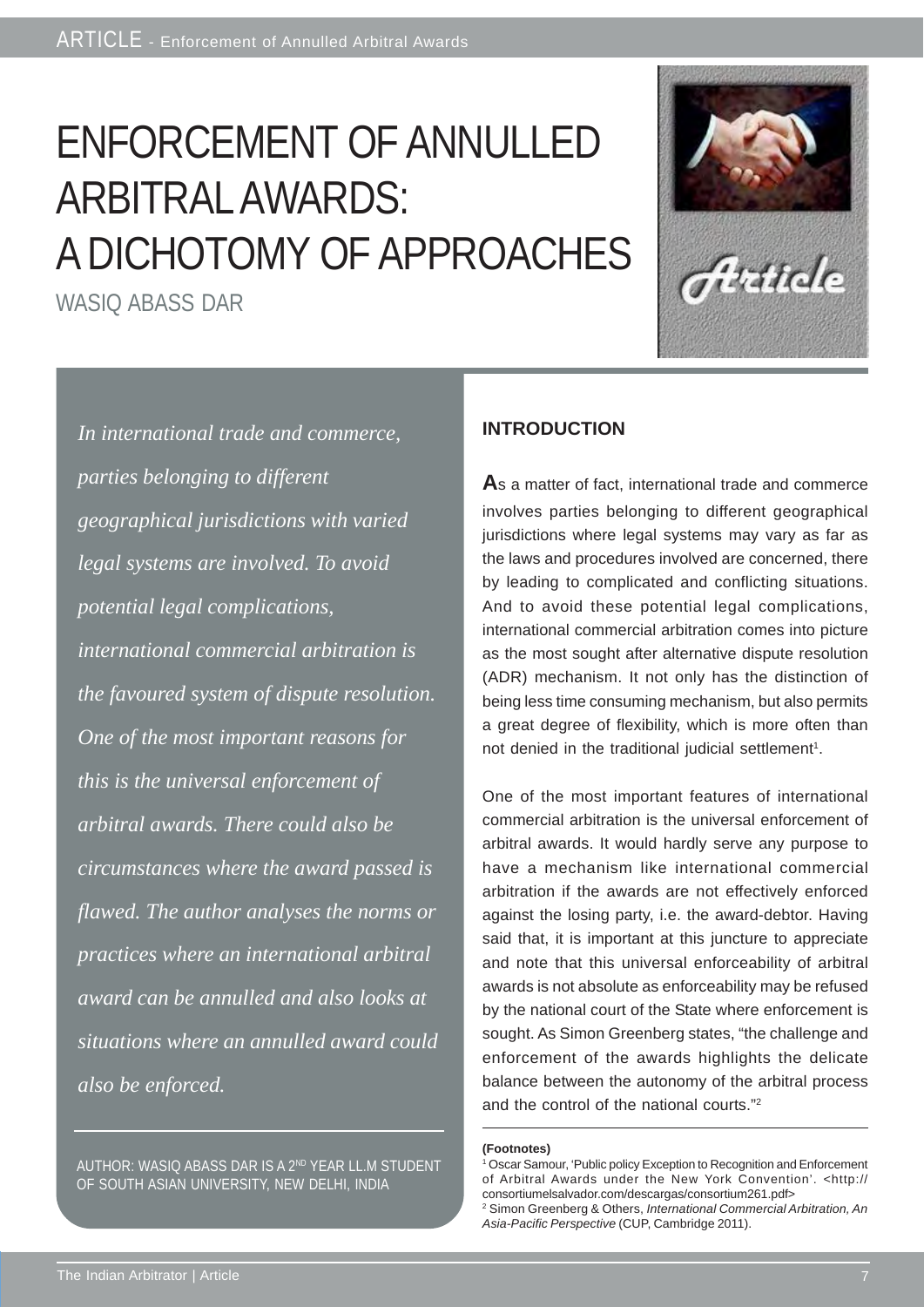As soon as the arbitral tribunal renders its final award in a matter, the tribunal is believed to have turned *functus officio.* As a general understanding the award-debtors are to comply voluntarily with the awards made against them. "An arbitral tribunal, unlike a court of law, has neither coercive powers to enforce its award nor role to play in its enforcement. Neither an arbitral tribunal nor any arbitral institution, under whose auspices it may be operating, is directly concerned with recognition and enforcement of its award."<sup>3</sup> However the reality is that on most of the occasions the legal process does not come to end between the parties as far as that particular dispute is concerned. There may be circumstances where the award-debtor would conclude, for reasons that can be genuine or tactical, that the award made against it is flawed.<sup>4</sup> And in such cases the award- debtor may seek for annulment or setting aside of the award, the proceedings of which are initiated before the court of the State chosen as seat of arbitration in that particular case. As in all other jurisdictions, the losing party may only attempt to resist recognition and enforcement of the award  $5$ 

## **ANNULMENT OF ARBITRAL AWARDS**

As far as annulment of the arbitral awards is concerned the New York Convention does not provide much on it, except for the fact that under Article V(1)(e) it provides that the court where enforcement of award is sought may refuse to recognise or enforce a foreign arbitral award if 'the award is set aside or suspended by a competent authority of the country where the award was rendered'*.*

The grounds for annulment of award are basically decided by the domestic law of the forum were annulment is sought. The only guideline in this regard is provided by the UNCITRAL Model Law on International Commercial Arbitration under Section 34, where it provides for the grounds upon which an award may be annulled by the competent court at the seat of arbitration. These grounds are nothing but the replica of the grounds provided under Article V of the New York Convention for refusing recognition and enforcement of foreign arbitral award.

#### **(Footnotes)**

<sup>3</sup> K.L. Vibhuti, *Enforcement of Foreign Commercial Arbitral Awards: International and Indian Perspectives (Tripathi Publications 1994) pp 3.* 

- 4 Gary B. Born, *International Commercial Arbitration* (Kluwer Law International, 2009) Vol. II, 2552.
- 5 Vladimir Pavic, 'Annulment of Arbitration Awards in International Commercial Arbitration'
- <http://papers.ssrn.com/sol3/papers.cfm?abstract\_id=1615333>



Are you interested to open IIAM COMMUNITY MEDIATION CLINICS?

Indian Institute of Arbitration & Mediation welcomes you to take part

in an exiting attempt of social transition to make our world a safe,

sustainable, peaceful and prosperous place to live.

Make an important contribution by adopting or supporting Community Mediation Clinics.

#### **For details visit www.communitymediation.in**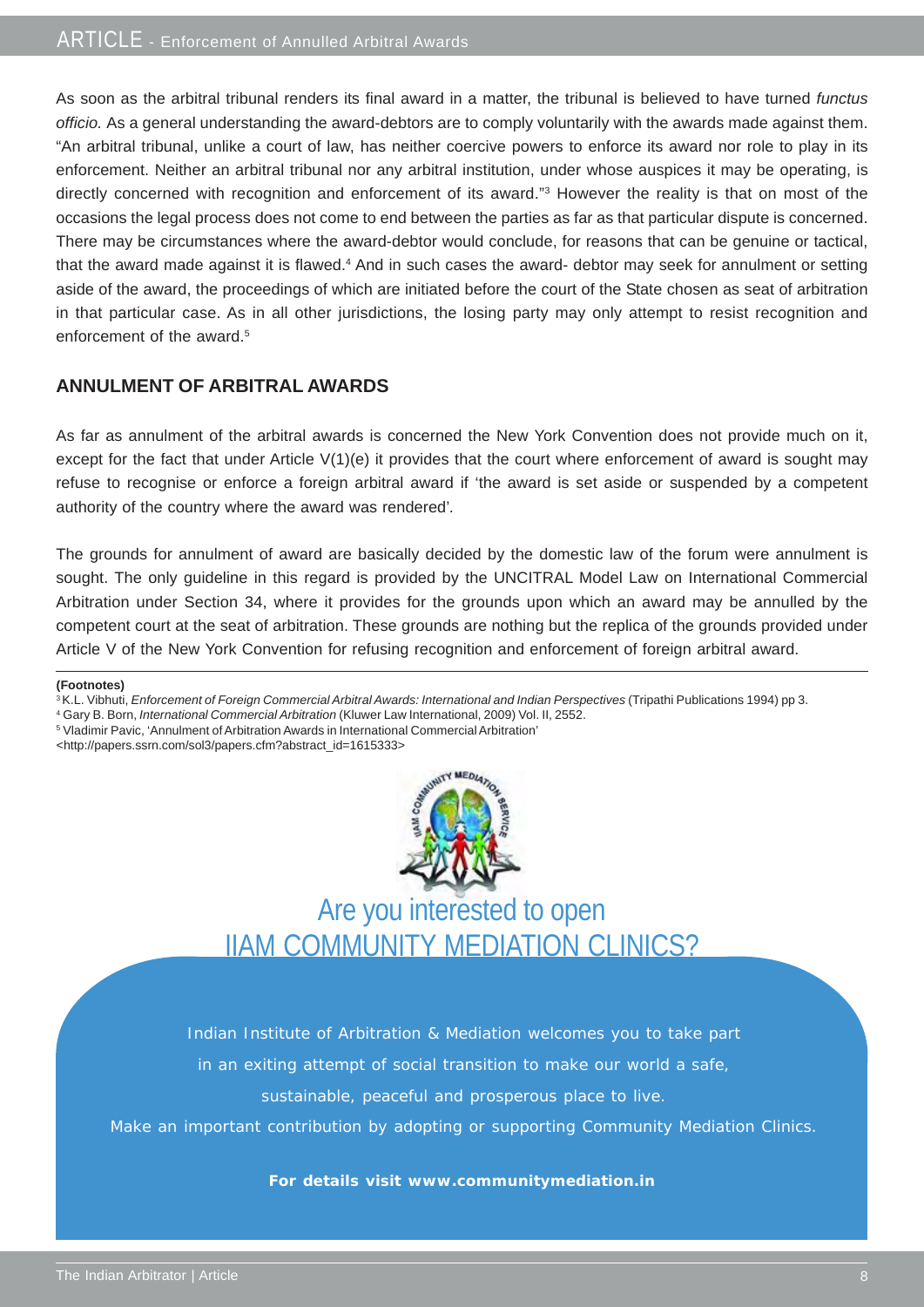The Model Law contains a list of six exhaustive grounds for annulment of the award. Four grounds are such which are examined by the court only upon being invoked by the plaintiff. Those include:

- Parties were under some incapacity or the arbitral agreement was invalid.
- Party against whom the award is invoked wasn't given proper notice of the Arbitrator's appointment, arbitration proceedings or was unable to present his case.
- Award rendered by the tribunal falls outside the scope of the arbitration agreement.
- Procedure followed or the composition of the Arbitral Tribunal does not accord with the agreement of the parties.

The other two grounds are examined by the court *ex officio*, include:

- Subject matter of the dispute before the tribunal being non-arbitrable.
- Award to be recognised or enforced being contrary to the public policy of 'that' country.

Once a competent court is seized with the application to set aside an award, it may reach varying decisions. It may reject the challenge and uphold the award. It may annul the award in part or entirely. In some jurisdictions it may suspend the proceedings and allow arbitrators to reconsider certain issues and take actions which would eliminate the grounds for setting aside.<sup>6</sup>

If the challenge is rejected, this would mean that the award will most likely smoothly pass the test at the enforcement stage in the country where the challenge was attempted. Its enforcement prospects in other jurisdictions are also likely to become promising, especially if the award overcame a challenge brought in a Model Law jurisdiction. But the issue of debate arises in situation when the challenge is not rejected and the award is set-aside or annulled by the competent court. In other words what could be the consequences of the annulment of arbitral award remains a bone of contention as there is no commonly followed norm or practice in this regard across the globe. This is one such rare feature where we come across diversity in practice of international commercial arbitration.

## **DICHOTOMY OF APPROACHES**

A number of national courts where enforcement is sought follow the understanding that annulment of arbitral awards at the seat renders the award non-existent, therefore preventing its recognition and enforcement. But on the other hand we also have a number of national courts that follow the practice of recognising and enforcing an arbitral award even if it is annulled at the seat.

Article V(1)(e) of the New York Convention provides that the recognition of an arbitral award "may be refused […] if it has been set aside or suspended by a competent authority of the country in which, or under the law of which, that award was made."

Normally one would expect deference on behalf of the court where recognition and enforcement is sought as annulment would usually prove as an efficient way to prevent enforcement elsewhere. However, the wording of the

**(Footnotes)** 6 'Ibid'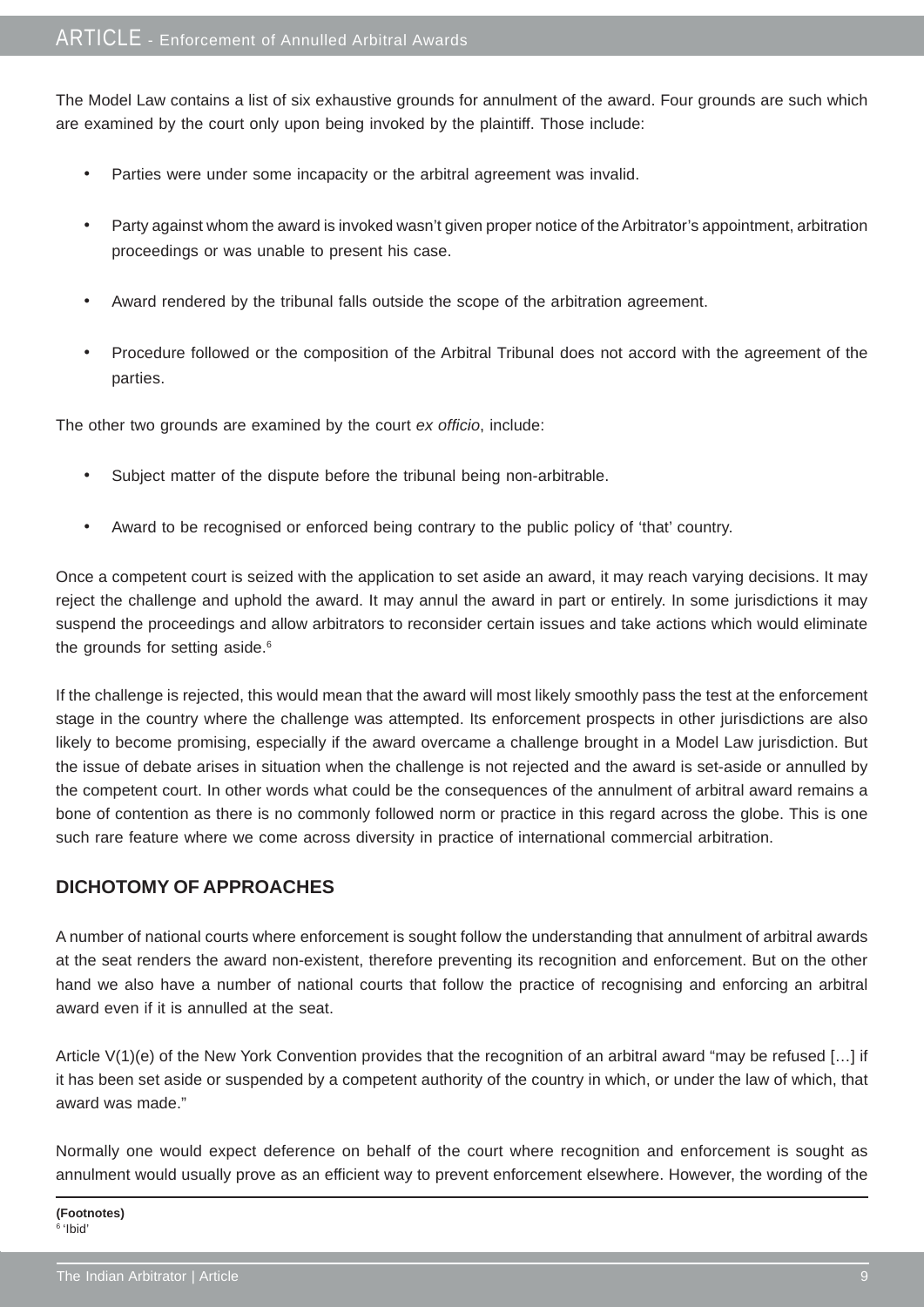New York Convention ('*may'* refuse instead of '*must'* refuse) coupled with its pro-enforcement attitude suggests otherwise. The court where recognition and enforcement of the award is sought, as is understood, is allowed a measure of discretion and as a result, annulment would not automatically mean that the award cannot be enforced in other jurisdictions.

Apart from the wording of the Article V(1)(e), enforcement of an annulled award is also understood to draw support from Article VII of the New York Convention, which allows for application of more favourable provisions of local law or other international treaties in order to further strengthen the binding nature of arbitral awards. Therefore, if the local law does not view annulment of the foreign arbitral award at the seat of arbitration as a sufficient reason to refuse recognition and enforcement, setting aside of such an award will not in itself have adverse consequences.<sup>7</sup>

The advocates of delocalisation theory support enforcement of annulled awards. As Jan Paulsson states, "The main purpose of delocalising arbitral procedure is to promote awards that are not subject to review under any national law except the applicable law in the country where the enforcement is sought."8

He further goes on to state that Article V(1)(e) plainly establishes the right of enforcement courts to allow enforcement of a foreign award complying with their domestic law, despite its annulment by the court of origin, where that annulment is not a ground under the domestic law for refusal of recognition of the award.<sup>9</sup>

<sup>8</sup> Jie Li, 'The Application of the Delocalisation Theory in Current International Commercial Arbitration'(2011) 22(12) International Company and Commercial Law Review.

The Taylor's were proud of their family tradition.

9 Goode, 'The Role of the Lex Loci Arbitri in International Commercial Arbitration'(2001) 17(1) Arbitration International.



Their ancestors had traveled to America with the Pilgrim Fathers on the Mayflower. They had included Congressmen, successful

entrepreneurs, famous sports people and television stars.

They decided to research and write a family history, something for their children and grandchildren. They found a specialist genealogist and writer to help them. Only one problem arose - how to handle Great Uncle Jefferson Taylor who was executed in the electric chair.

The writer said she could handle the story tactfully. When the book appeared the section about Jefferson read:

Great Uncle Jefferson Taylor occupied a chair of applied electronics at an important government institution, he was attached to his position by the strongest of ties, and his death came as a great shock.

**<sup>(</sup>Footnotes)**

 $\overline{7}$  'Ibid'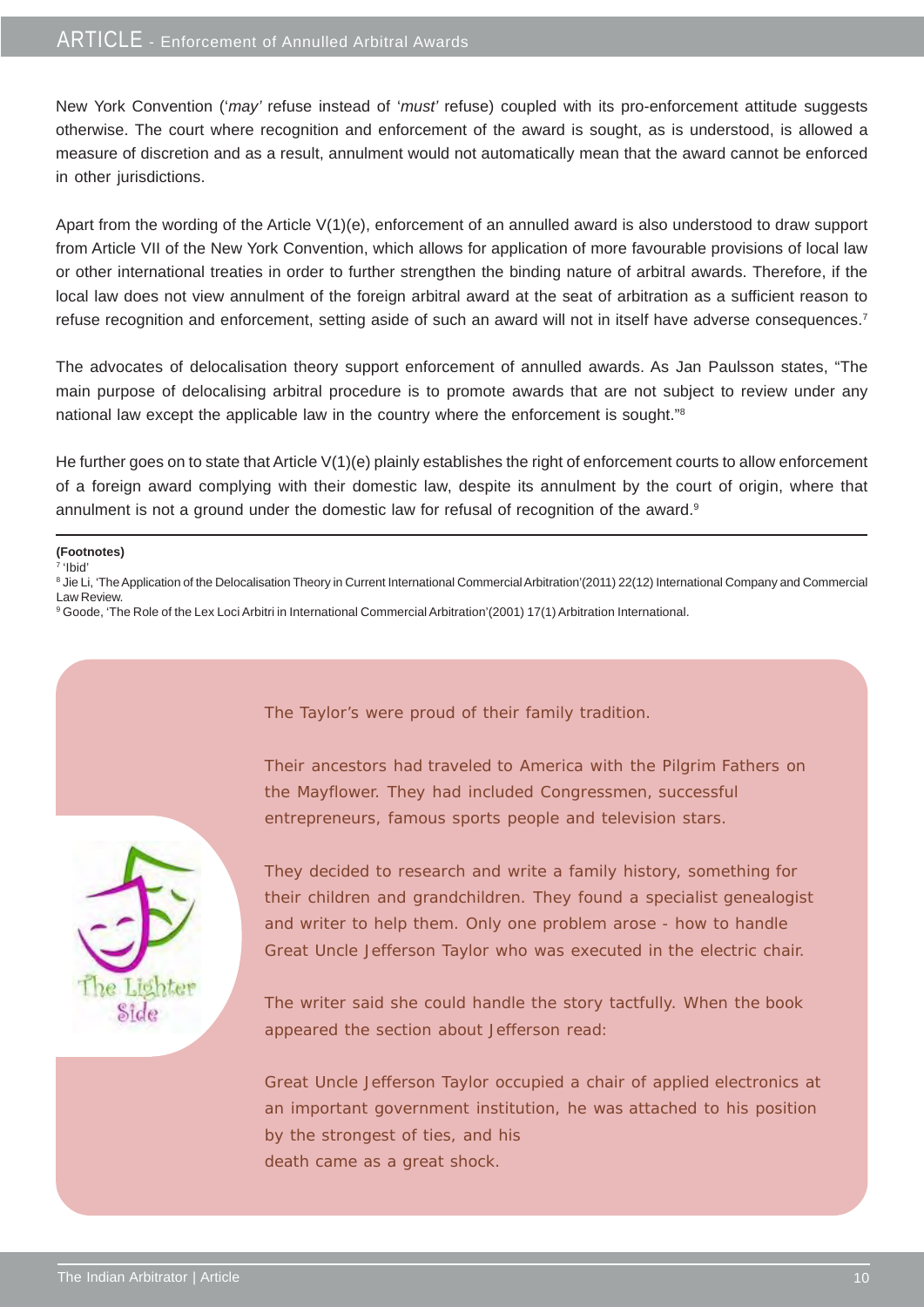## ARTICLE - Enforcement of Annulled Arbitral Awards

As a matter of practice there are quite a few countries that have started allowing parties to "escape" from seat law in this regard.<sup>10</sup> France is one such example where no grounds similar to those in Article  $V(1)(e)$  of the New York Convention are provided for national courts to refuse enforcement of the foreign arbitral awards. Therefore, irrespective of the fact that other countries have annulled or set-aside an award, the decision of the French national courts would not get affected as far recognition and enforcement of that arbitral award is concerned.

This kind of approach is based on the idea that an international arbitral award is a decision binding on the parties, through a jurisdiction that was agreed upon, not made with the authority of the courts at the place of arbitration.11

In the *Norsolor case*12, the Cour de Cassation agreed to enforce an award annulled by the Vienna Court of Appeal on the grounds that recognition and enforcement of an annulled award was not prohibited by the provisions of the New York Convention.

The same approach was repeated in the *Hilmarton case*13, where the Cour de Cassation held that award rendered in Switzerland was an international in nature and was not an integral part of the legal order of that State, so its existence remained very much valid despite its annulment.

French courts, therefore, follow the practice of disregarding the opinion of the courts at the arbitral seat and agree to recognise and enforce arbitral awards that have been annulled, provided they are not contrary to the French law public policy.

Netherlands is another such State that is seemingly following the footsteps of the France as far as its willingness to enforce awards that have been annulled at the seat is concerned. In its decision rendered in the well-known *Yukos case*14, the Court of Appeal of Amsterdam recognised four arbitral awards annulled by the Russian courts. The judges went on to indicate the importance of fair process and stated that where a fair process had not been respected, recognition of the annulment decision would "lead to a conflict with Dutch public order".

US courts have also at times shown some tendency of falling in line with the approach followed by courts in France, i.e. to recognise awards annulled at the arbitral seat. For example, in the *Chromalloy case*15, the Court of Appeal of the District of Columbia ordered the enforcement of an arbitral award set aside by the Court of Appeal of Cairo. On the other hand, the decision of the same Court of Appeal at a later stage appears to have preferred a contrary approach, as the Court refused to order the enforcement of an ICC award annulled in Bogota in *Termorio case*16, by virtue of it being non-arbitrable under a Columbian law relating to public persons.

It is important to highlight at this point that the trend of recognition and enforcement of annulled awards is not a common practice across all the jurisdictions, therefore has not gone unopposed. Scholars like Professor Van den Berg have been very critical of this approach, as he writes "this incongruous result is highly undesirable and certainly does not deserve to be imitated in other jurisdictions."<sup>17</sup> He further goes on to state, "When an award has been annulled in the country of origin, it has become non-existent in that country. The fact that the award has been

<sup>&</sup>lt;sup>10</sup> Jie Li, 'The Application of the Delocalisation Theory in Current International Commercial Arbitration'(2011) 22(12) International Company and Commercial Law Review.

<sup>11</sup> Thomas Kendra, 'The International Reach of Arbitration Awards Set Aside In Their Country of Origin: A Turning Point?'(2012) 1 International Business Law Journal

<sup>12</sup> *Société Pablak Ticaret Limited Sirketi v Norsolor S.A.* (1984) Cour de cassation 83-11.355

<sup>13</sup> *Société Hilmarton Ltd v Société Omnium de traitement et de valorisation (OTV)* (1994) Cour de cassation 92-15.137

<sup>14</sup> *Yukos Capital SARL v. OJSC Rosnef Oil Co* (2009) Amsterdam Court of Appeal 200.005.269/01

<sup>15</sup> *Chromalloy Aeroservices v. Arab Republic of Egypt* (1996) U.S. District Court of Columbia 94-2339

<sup>&</sup>lt;sup>16</sup> TermoRio S.A. E.S.P. v. Electranta S.P. (2007) U.S. District Court of Columbia 06-7058

<sup>17</sup> Thomas Kendra, 'The International Reach of Arbitration Awards Set Aside In Their Country of Origin: A Turning Point?'(2012) 1 International Business Law Journal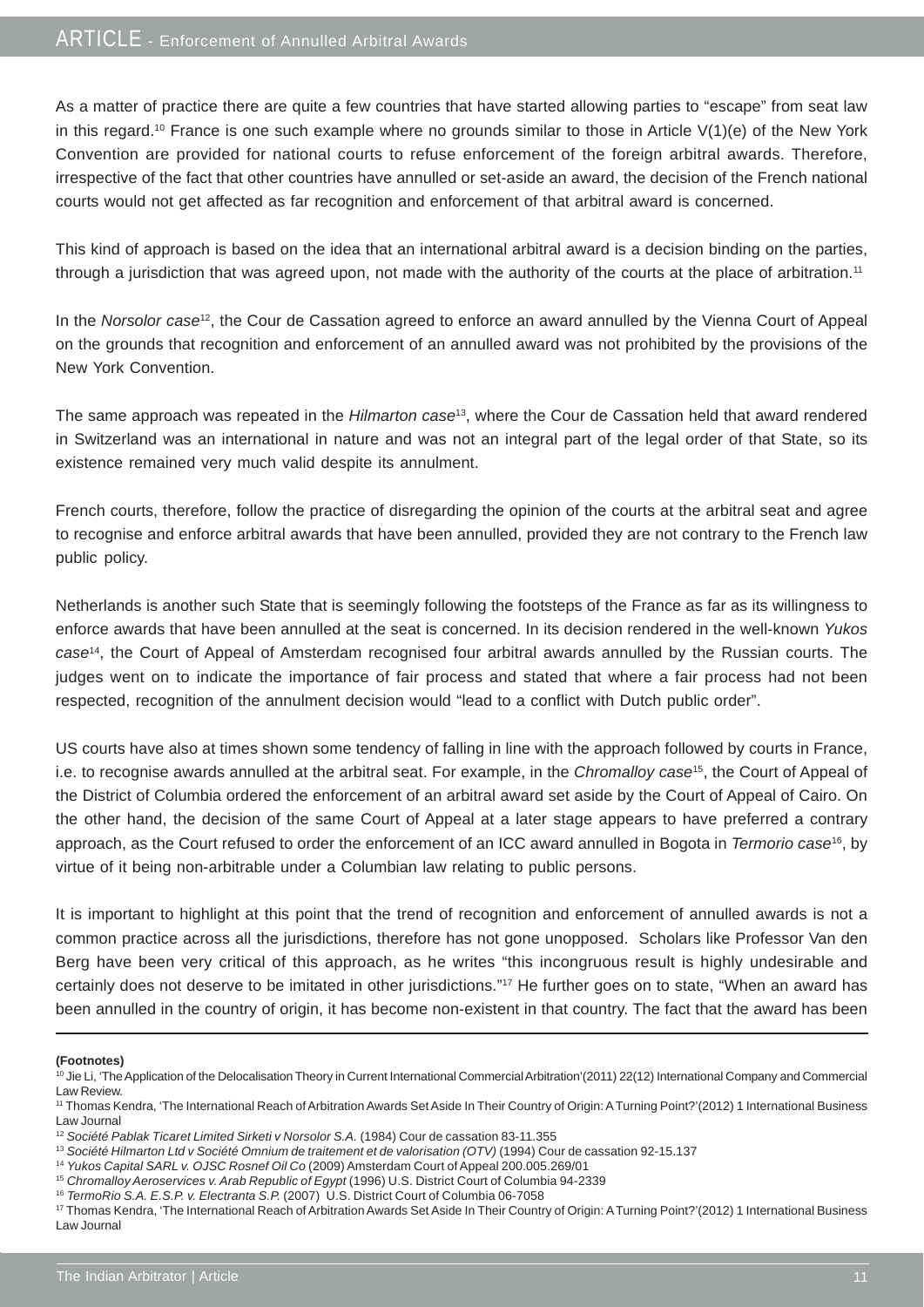annulled implies that the award was legally rooted in the arbitration law of the country of origin. How then is it possible that courts in another country can consider the same award as still valid?"18 It is argued that the practice of recognition and enforcement of annulled awards can lead to chaotic contradictions in the present system and can also run the risk of "interminable tennis matches from one jurisdiction to another."19 A party which succeeds in getting an award annulled in the national court of the seat of arbitration on questionable grounds will no longer remain confident of the international protection that such annulment will afford. Another argument put forth to question the practice of enforcing annulled arbitral awards is that the New York Convention constitutes a framework aimed at overcoming conflicting differences between various legal systems which otherwise serve to discourage commercial parties wishing to deal and settle their disputes internationally. There is an apprehension that result of this selective approach of enforcing annulled awards followed by few countries would not only lead to forum shopping but would also turn out as a major stumbling block to the development of a uniform system of law in international commercial arbitration.20

## **CONCLUSION**

None can question the fact that that the New York Convention was drafted with an aim to give more teeth to the international commercial arbitration regime by strengthening the binding nature of the foreign arbitral awards. The Convention attempts at introducing uniformity in the enforcement mechanism across various geographical jurisdictions.

It is this feature of the Convention that not only makes the arbitral award meaningful but also presents arbitration as a truly viable alternative to litigation. At this juncture it needs to be appreciated that although the Convention inherently and essentially favours a pro-enforcement policy, however, at the same time this must not be confused with pro-enforcement bias. Convention does also provide for various safeguard mechanisms that holds good in the larger interest of justice, which by all means is more important than blindly following a pro-enforcement policy.

The ground reality, as of now, remains that there is no global consensus over this issue. And the existing system of law and practice which tends towards de-coherence, represents a real challenge in international commercial arbitration. The only correct way out in such a situation can be to interpret the Convention in a manner which fulfils its ambitious objectives of reciprocity, uniformity and comity.

#### **(Footnotes)**

- 1 Albert Jan Van den Berg, 'Enforcement of Annulled Awards' (1998) 9 ICC Int'l Ct. Arb. Bull.
- <sup>2</sup> Thomas Kendra, 'The International Reach of Arbitration Awards Set Aside In Their Country of Origin: A Turning Point?'(2012) 1 International Business Law Journal
- 3 M.B. Holmes, 'Enforcement of Annulled Arbitral Awards: Logical Fallacies and Fictional Systems'(2013) 79(3) Arbitration

## INTERESTED TO CONTRIBUTE ARTICLES?

We would like to have your contributions. Articles should be in English. Please take care that quotations, references and footnotes are accurate and complete. Submissions may be made to the Journals Division, Indian Institute of Arbitration & Mediation, G-254, Panampilly Nagar, Cochin - 682 036 or editor@arbitrationindia.com.

Publication of the Article will be the discretion of IIAM and submissions made indicates that the author consents, in the event of publication, to automatically transfer this one time use to publish the copyrighted material to the publisher of the IIAM Journal.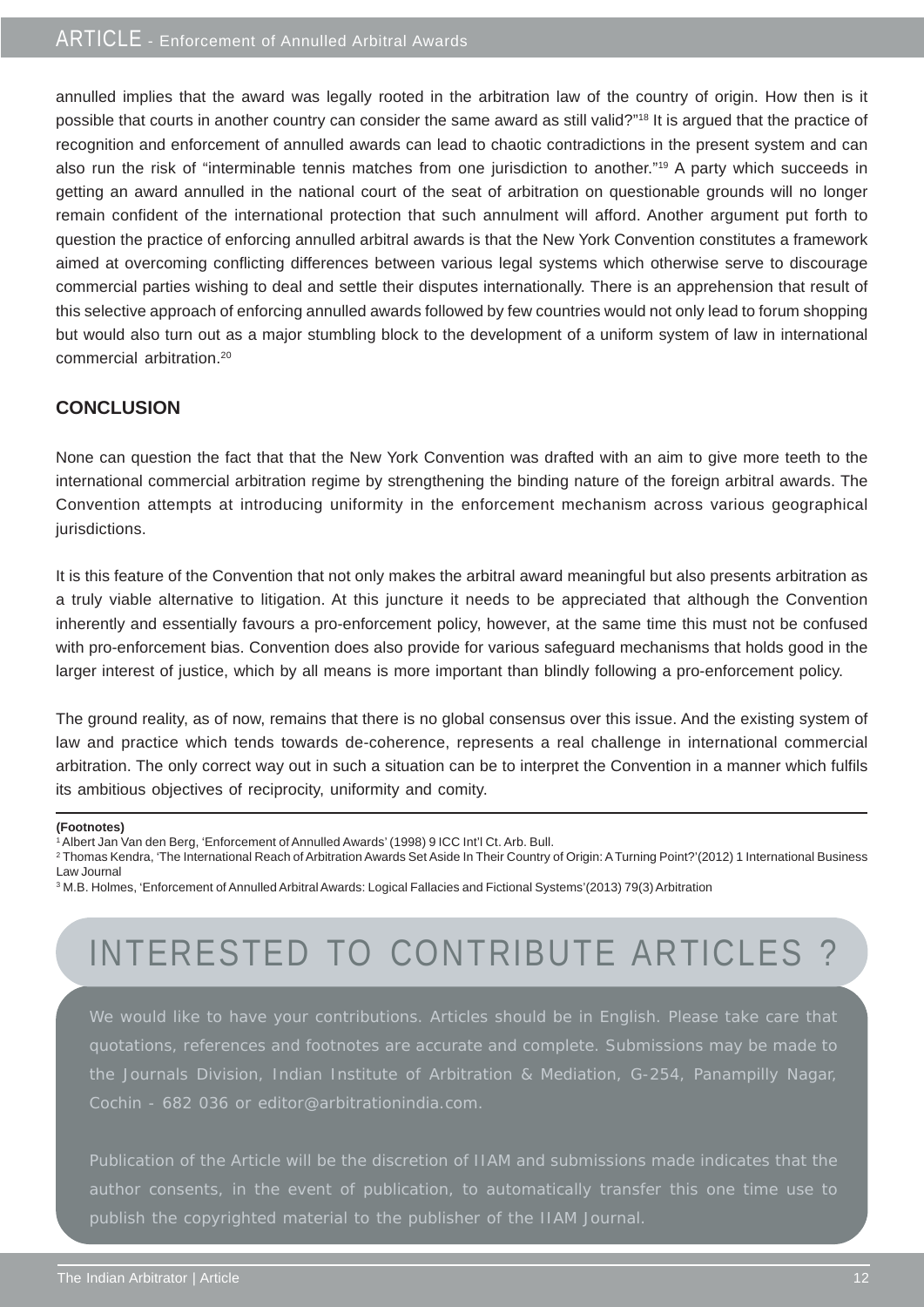# NEWS & EVENTS



## RECOMMENDATIONS TO AMEND THE INDIAN ARBITRATION LAW

The Law Commission of India has brought out Report No. 246 in August 2014, recommending various amendments to the Arbitration & Conciliation Act, 1996. The recommendations are made after extensive deliberations and study and after inviting suggestions/ comments from eminent lawyers, judges, industry members, institutions and various other sections of the government and other stakeholders. Chapter III of the Report contains the proposed amendments. For the full report log on to http://www.arbitrationindia.org/htm/laws\_rules.html

## CHANGES IN THE DISPUTE RESOLUTION LAWS IN KENYA

The government of Kenya is in the process of implementing and reforming arbitration and dispute resolution laws, so as to make the country more attractive to investors. The current prospects for oil and gas mining in the country have in particular necessitated the review of arbitration laws.

## CONFERENCE ON CORPORATE LEGAL EXCELLENCE AT MALAYSIA

Corporate Legal Excellence event will be held on the 24th to 26th November 2014 in Kuala Lumpur, Malaysia. This conference is designed for legal counsels and senior level professionals from the legal, compliance, risk and compliance divisions with practical insights from industry practitioners and the impact of duties and remedies in the increasing regulation of the profession. IIAM is an endorser of this conference. For more information of the event, log on to http://corporatelegalexcellence-lse.marcusevans.com/ or contact Stefanie Gee at +603-27236721 or StefanieG@marcusevanskl.com

> "You cannot shake hands with a clenched fist"  $\sim$  Indira Gandhi  $\sim$